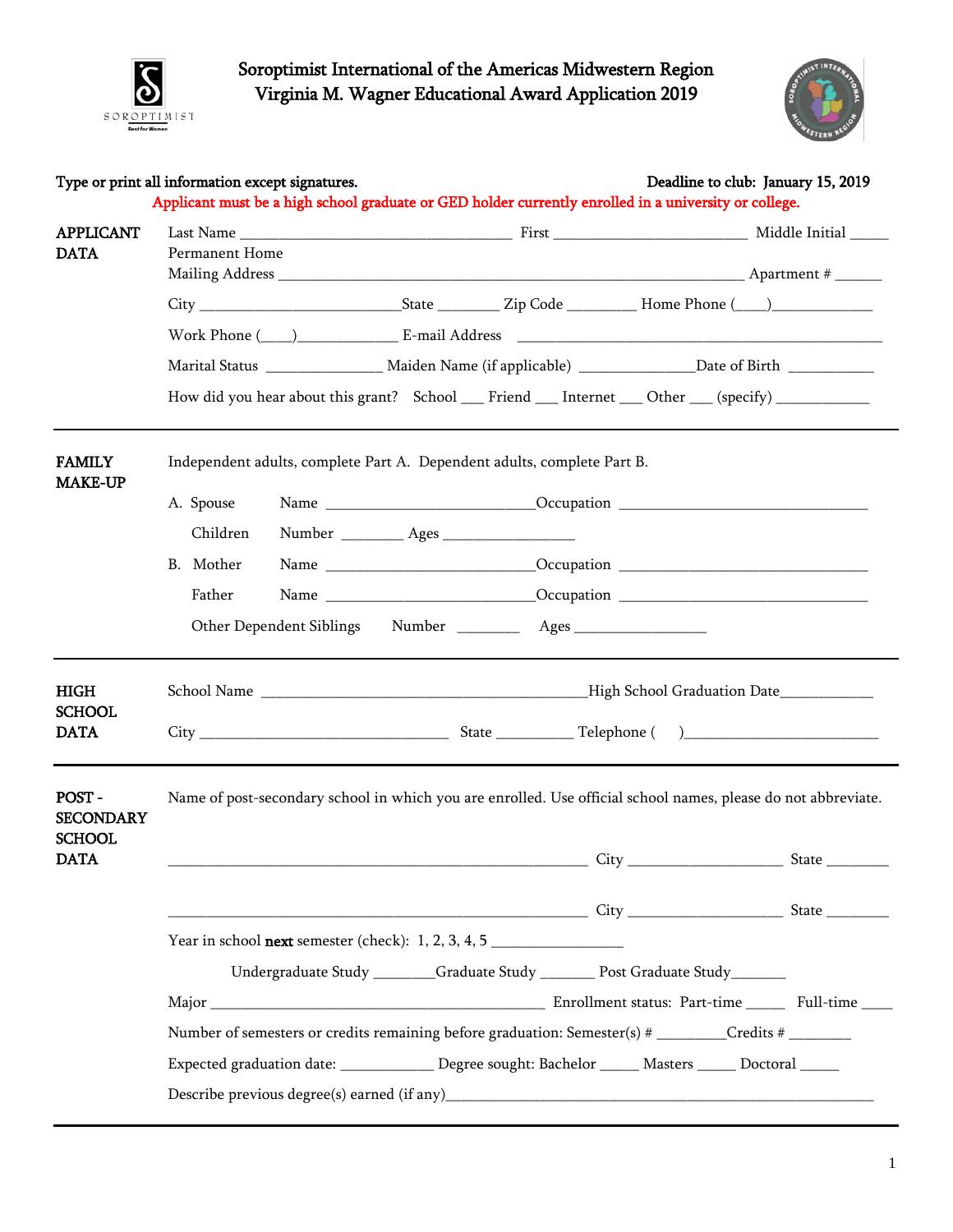| <b>TRANSCRIPT</b><br><b>ACTIVITIES,</b><br>OFFICES,<br><b>HONORS</b><br><b>AWARDS</b> | An official transcript of grades for the past academic year must be sent with this application. Photocopies are<br>acceptable. On-line transcripts are not acceptable.<br>List all community or school activities in which you have participated without pay during the past four<br>years (e.g. work at school or children's school, civic or cultural organizations). Note special awards,<br>honors and offices held.<br>Activities/Offices/Honors/Awards |            |          | Year(s)        |                |  |
|---------------------------------------------------------------------------------------|--------------------------------------------------------------------------------------------------------------------------------------------------------------------------------------------------------------------------------------------------------------------------------------------------------------------------------------------------------------------------------------------------------------------------------------------------------------|------------|----------|----------------|----------------|--|
|                                                                                       |                                                                                                                                                                                                                                                                                                                                                                                                                                                              |            |          |                |                |  |
|                                                                                       |                                                                                                                                                                                                                                                                                                                                                                                                                                                              |            |          |                |                |  |
|                                                                                       |                                                                                                                                                                                                                                                                                                                                                                                                                                                              |            |          |                |                |  |
| <b>WORK</b><br><b>EXPERIENCE</b><br>earned.                                           | Describe your work experience during the past four years (if homemaker, please indicate). Indicate dates<br>of employment for each job and approximate number of hours worked each week. List monthly amounts                                                                                                                                                                                                                                                |            |          |                |                |  |
|                                                                                       | Employer/Position                                                                                                                                                                                                                                                                                                                                                                                                                                            | From Mo/Yr | To Mo/Yr | Hours per week | Earned monthly |  |
|                                                                                       |                                                                                                                                                                                                                                                                                                                                                                                                                                                              |            |          |                |                |  |
| <b>FINANCIAL</b>                                                                      | To be considered for the award, this information must be filled out completely.                                                                                                                                                                                                                                                                                                                                                                              |            |          |                |                |  |
|                                                                                       |                                                                                                                                                                                                                                                                                                                                                                                                                                                              |            |          |                |                |  |
|                                                                                       |                                                                                                                                                                                                                                                                                                                                                                                                                                                              |            |          |                |                |  |
|                                                                                       |                                                                                                                                                                                                                                                                                                                                                                                                                                                              |            |          |                |                |  |
|                                                                                       | If you anticipate higher expenses next year, please explain.                                                                                                                                                                                                                                                                                                                                                                                                 |            |          |                |                |  |
|                                                                                       |                                                                                                                                                                                                                                                                                                                                                                                                                                                              |            |          |                |                |  |
|                                                                                       |                                                                                                                                                                                                                                                                                                                                                                                                                                                              |            |          |                |                |  |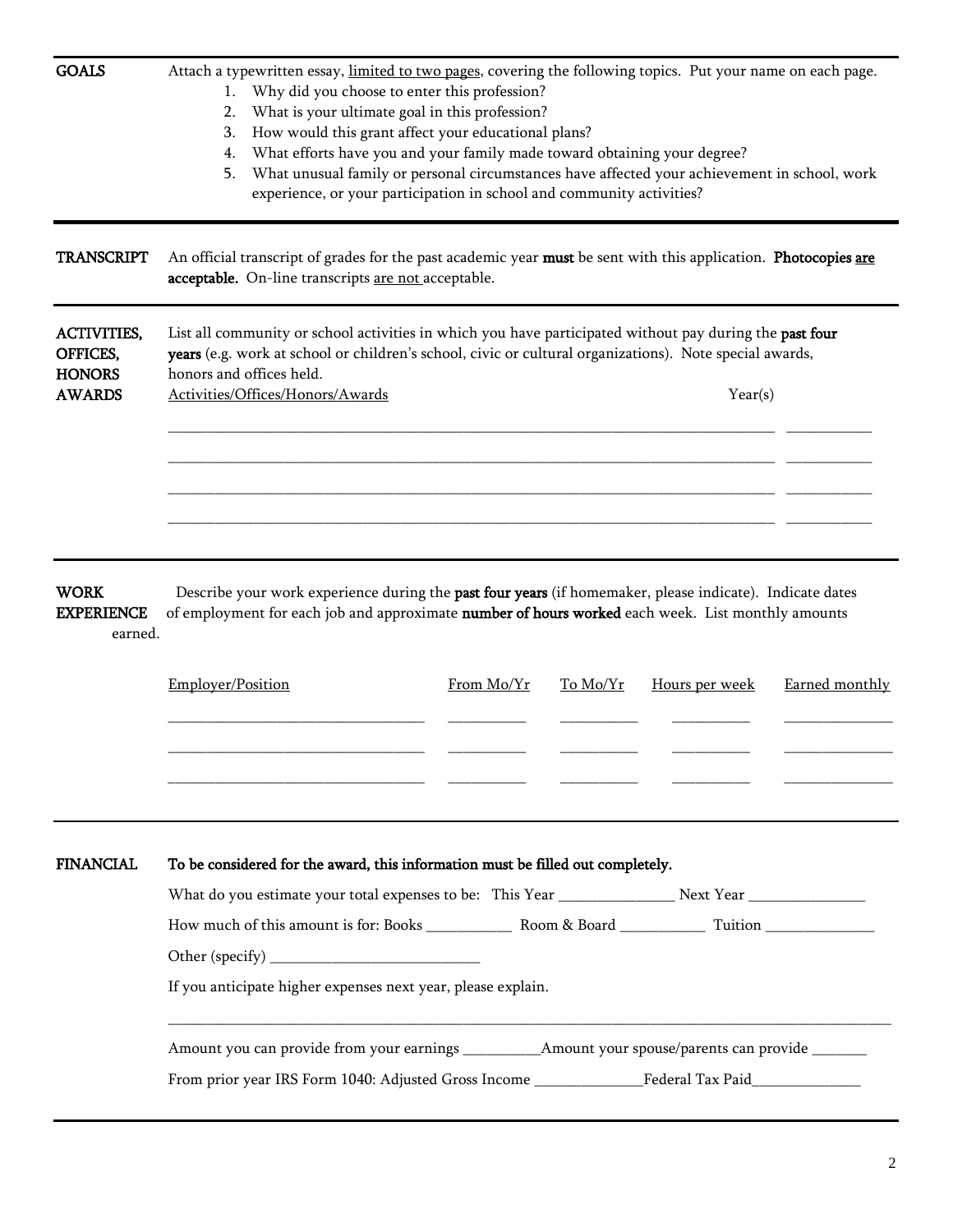|                  |                  | <b>OTHER</b> Please list the name and annual amount of any grants, awards, or scholarships you have been awarded for |        |           |
|------------------|------------------|----------------------------------------------------------------------------------------------------------------------|--------|-----------|
| <b>FINANCIAL</b> | the school year. |                                                                                                                      |        |           |
| AID.             |                  |                                                                                                                      |        |           |
|                  |                  |                                                                                                                      |        |           |
|                  | Name of Award    | School where award will be used                                                                                      | Amount | Check One |

|  |  | Granted <u>Dending</u> |                              |
|--|--|------------------------|------------------------------|
|  |  |                        | Granted <u>Dending</u>       |
|  |  |                        | Granted ______ Pending _____ |
|  |  |                        |                              |